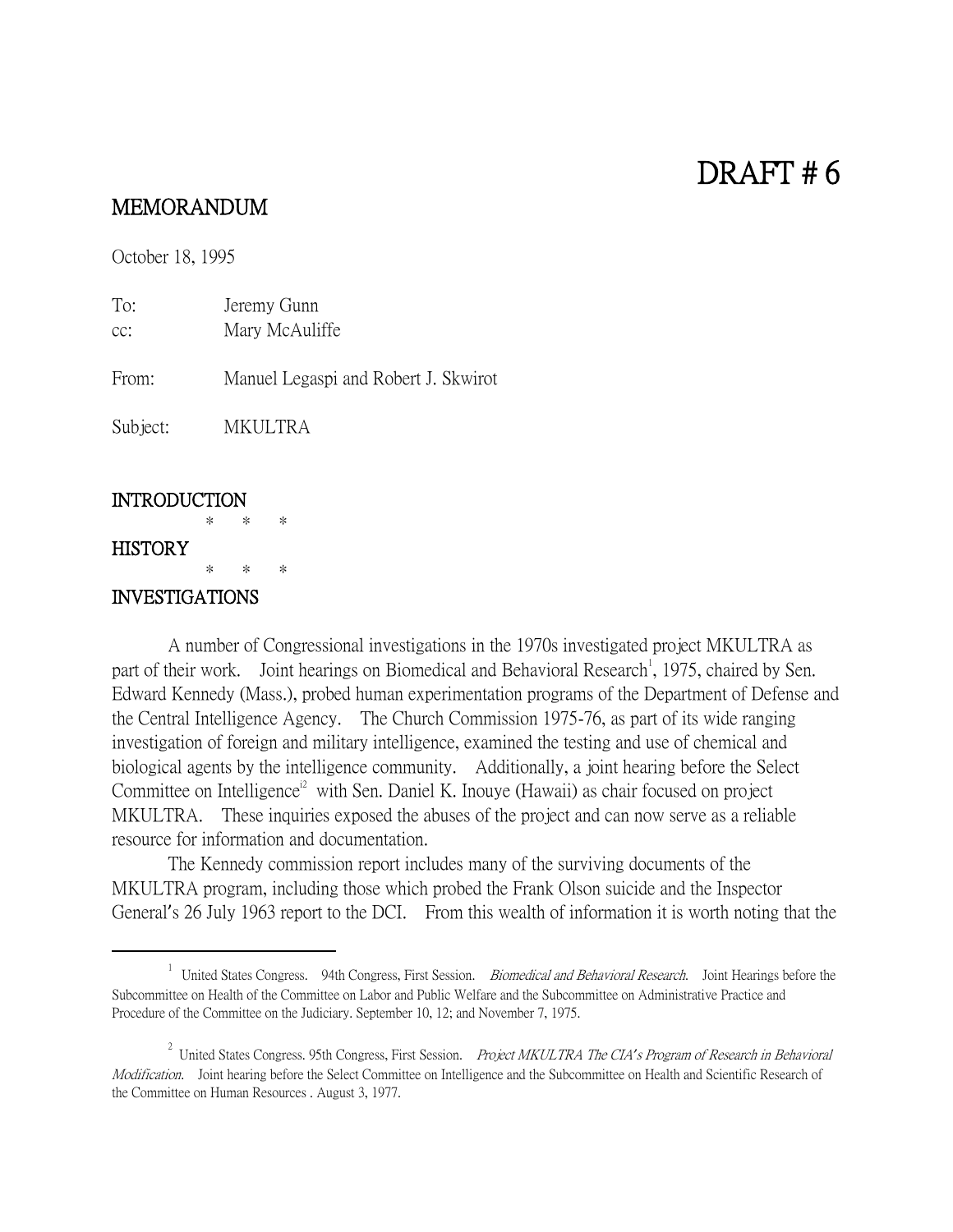Department of Defense was in liaison with CIA in drug experimentation. The Army, Navy, and Air Force used human volunteer subjects in such studies. The Navy, in particular, cooperated with CIA in drug experimentation through the Office of Naval Research. CIA also worked with the Bureau of Narcotics from 1953-1963 giving drugs such as LSD to unwitting subjects from all social levels. CIA departments involved in the MKULTRA program included the Office of Technical Services, the Office of Research and Development, the Office of Scientific Intelligence, and the Office of Security.

The Church Committee's investigation produced a well documented history of MKULTRA which cited many of the documents included in the Kennedy Committee's report. It harshly criticized the program and "the command and control procedures within the Central Intelligence Agency and military intelligence" and questioned "the relationships among the intelligence agencies, other governmental agencies, and private institutions and individuals."<sup>3</sup> The report notes, for example, that "even DCI McCone was not briefed on all the details of the program involving the surreptitious administration of LSD until 1963."<sup>4</sup> MKULTRA charged forward without administrative checks. Helms' 1953 proposal for the project called for 6% of the research and development of TSD to be expended "without the establishment of formal contractual relations."<sup>5</sup> As the 1963 Inspector General's report noted, "present practice is to maintain no records of the planning and approval on test programs." 6 Thus, before the organized effort to destroy documents, MKULTRA files were far from comprehensive.

Nevertheless, more documents existed than those which were available to the Kennedy and Church investigations. CIA's response to a F.O.I.A. request by John Marx uncovered these documents and prompted another Senate investigation. Testifying before the Inouye committee, DCI Admiral Stansfield Turner stated that the newly found records were mostly financial folders which revealed names of some 115 researchers and 80 institutions, as well as possible improper contributions by CIA to private institutions. These records were found by "examining both the active and retired records of all of the branches of CIA considered likely to have had an association with MKULTRA documents."<sup>7</sup> The names of individuals and institutions were provided to the committee on a classified basis.<sup>8</sup>

 $4$  ibid. p. 394.

 $\overline{a}$ 

5 ibid. p. 404.

6 ibid. p. 406.

<sup>7</sup> Pro*ject MKULTRA*. p. 9.

8 ibid. pp. 5-8, 12.

 $3$  Church Committee Report. p. 386.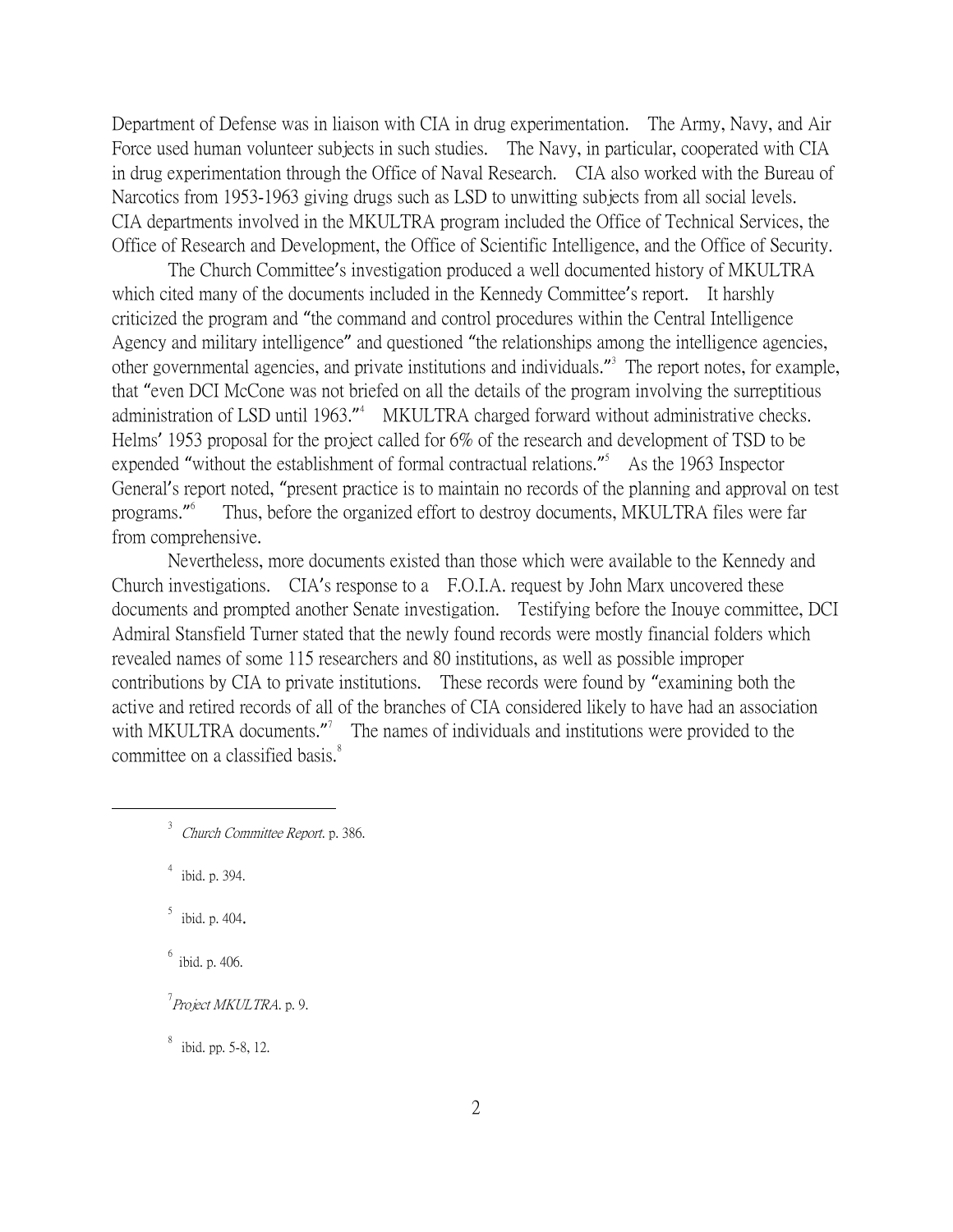#### RELEVANCE TO JFK ASSASSINATION

The relevance of the MKULTRA project can be judged within wide or narrow parameters of the assassination story. The link is more certain in the wider view than in a narrow perspective which might focus on Lee Harvey Oswald. MKULTRA and its director Sidney Gottlieb engineered some of the plots against Castro such as the scheme to make his beard fall out; Technical Services Division even considered slipping LSD to Castro.<sup>9</sup> Sheffield Edwards . . .

MKULTRA might also be linked to the protracted interrogation of Yuri Nosenko. Though John Marx believes that the CIA abandoned MKULTRA mind control techniques in this interrogation another less reliable source alleges that LSD was used. $10^{\circ}$  Connections to Oswald are even less certain. Allegations that suggest Oswald may have been a subject of MKULTRA research remain unsubstantiated. New Orleans assistant district attorney Edward Gillin claimed that in the summer of 1963 Oswald contacted him to inquire about a mind altering drug.<sup>11</sup> It has also been claimed that LSD was tested at Atsugi Naval Air Station in Japan where Oswald worked in the radar bubble.<sup>12</sup> Another tenuous connection might be stretched from Tulane University to Oswald in New Orleans.<sup>13</sup> Finally, Adele Edison, who testified before the Review Board in November of 1994 recounted a fantastic story of a New Orleans connection between Oswald and Dr. (Col.) Jose Rivera of the Institute of Neurological Diseases and Blindness at Tulane.<sup>14</sup>

A disclaimer should be affixed to this laundry list of possible connections to the assassination story. Inclusion here of a link suggested by some writer is not meant to imply indorsement. For most, further research in open sources is required to test their worth before any classified search should be undertaken.

#### RECOMMENDATIONS

 $\overline{a}$ 

9 Marx, John. The Search for the *"*Manchurian Candidate*"*: The CIA and Mind Control. New York: Times Books, 1979. pp. 17, 98.

<sup>10</sup> Marx. pp. 145- 146. Thomas, Gordon. Journey into Madness: The True Story of Secret CIA Mind Control and Medical Abuse. New York: Bantam Books, 1989. pp. 260-264.

<sup>11</sup> Hurt, Henry. *Reasonable Doubt: An Investigation into the Assassination of John F. Kennedy*. New York: Henry Holt and Co., 1985. pp. 302-304. Hurt cites a Rolling Stone article for this allegation.

 $12$  ibid. p.303. Again Hurt cites the Rolling Stone article.

<sup>13</sup> In a poorly written and sloppily cited article which appeared in The Forth Decade, Gary Hill cites, for this information, a U.S. News and World Reports article from January 24, 1994.

<sup>14</sup> Ms. Adele Elvira Uskali Edisen. Testimony before the Assassination Records Review Board. 11/18/94.